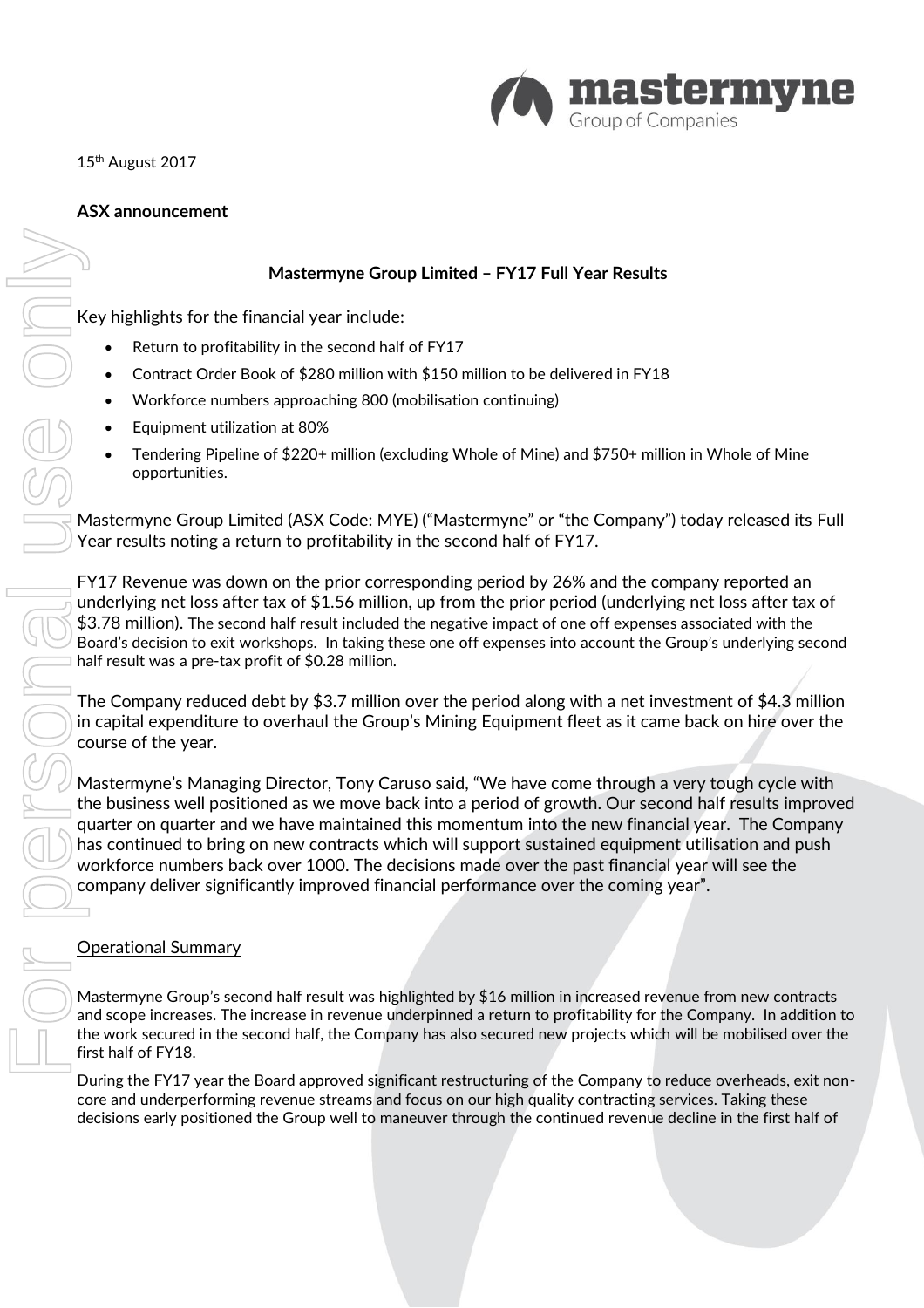the year and to maintain the financial strength of the Company. As a result, the Company has been well positioned to react quickly to the growth opportunities in the second half and to absorb the working capital requirements as labour numbers increased quickly and equipment capex was required to prepare the fleet for a return to hire.

The improved price environment in the Coal sector has driven a significant increase in tendering activity. This, combined with changes in the competitor landscape, has meant that the Company is well positioned for these new opportunities. Owners in the coal sector are relying on contractors to mobilise rapidly to help them supply coal into the stronger market. As a result, the Company has experienced a significant increase in underground roadway development tenders.

The Mining division has seen equipment utilization increase as new projects incorporate the Company's equipment fleet. The company has funded \$4.3 million of capex in the second half to prepare the mining equipment for projects and this equipment has now been deployed. Additional capital expenditure (within the Group's finance facilities) is budgeted in the first half of FY18 to prepare further equipment for contracts which will be mobilised during the period.

Our strong focus on safety continues to be core to what we do. Our leading indicators of safety performance continue to demonstrate the efforts we make to ensure safe workplaces and the majority of our projects continue to deliver exceptional safety outcomes. Despite this, a small number of our projects experienced higher injury rates meaning our TRIFR has increased from 8.4 at June 2016 to 19.5 at the end of June 2017. Appropriate safety improvement plans have been implemented at all projects with higher incident rates.

With the securing of new projects and the expansion of scope on our existing projects we have increased our workforce numbers significantly from the half year. At the conclusion of FY17 workforce numbers were at 752, slightly short of the 800 forecast in the half year results. The shortfall in workforce numbers was a result of delayed mobilisation on South32's Appin project which experienced some prolonged downtime due to operational gas issues. Once these issues are resolved by the mine owner the remainder of this workforce will be immediately engaged.

The Group's Order Book currently stands at \$280 million, of this total order book approximately \$150 million will be delivered in FY18. In addition to the contracted works, forecast recurring and purchase order work is expected to be approximately \$20 million in FY18. The tendering activity remains strong with the current pipeline exceeding \$970 million, of which \$750 million relates to multiple whole of mine operations.

# *Mastermyne Mining*

The Mining division has delivered a strong financial result maintaining its profitability and exceeding revenue forecasts. The result was underpinned by the strong finish to the year and sets the Company up for an improved year ahead. FY17 was a year of two opposing halves with the first half dominated by a major contract running off at Anglo's Grosvenor Site impacting the first half revenue and profitability significantly. In addition, a number of smaller QLD sites ran off which compounded the reduction in revenue and profitability compared to the prior corresponding period.

Towards the end of 2016 there was a sustained increase in project activity with tender opportunities growing and clients commencing discussions around scope expansion. As the second half commenced tenders were converted and mobilised and scope was increased on existing projects. Importantly, roadway development projects increased which was the catalyst for improved utilization of the Company's fleet.

This strong momentum is demonstrated by new contracts and scope expansion as follows;

- Secured a 2 year contract at South32 Appin Colliery, representing a much larger scope than the superseded contract.
- Contract extension secured at Anglo Moranbah North Mine, along with the addition of a roadway development crew that commenced in March 2017 with a further roadway development crew to commence in August 2017.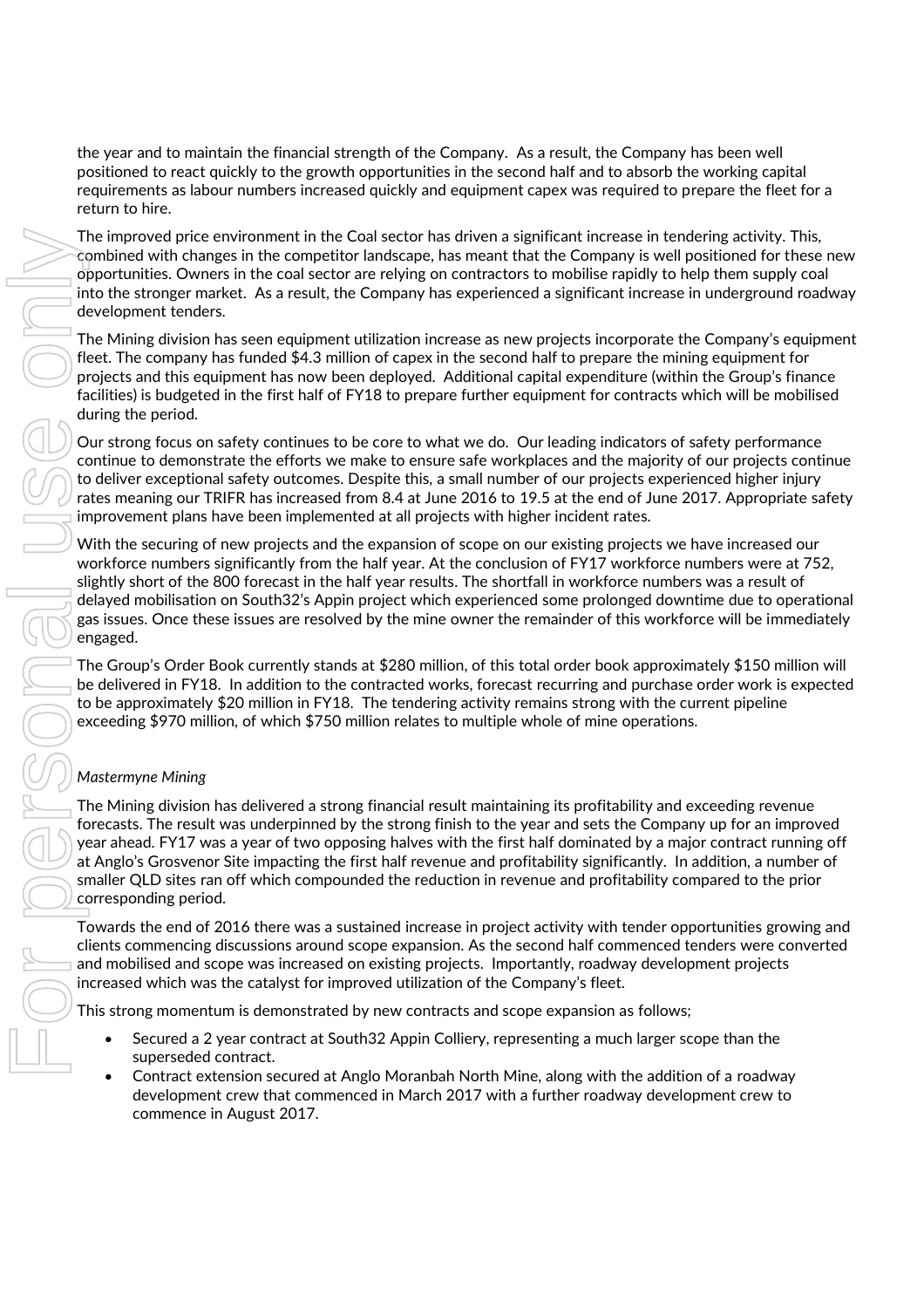- Secured a new Development Contract at Peabody Wambo Mine in NSW.
- Contract extension secured at Rio Tinto's Kestrel Mine.
- Additional parcels of work secured at BMA's Broadmeadow site (approx. 12 months tenure).
- Secured additional development scope at South 32's Appin Mine (approx. 120 personnel).
- Advised preferred tenderer on a roadway development tender in NSW to commence in H1 FY18.

#### *Mastertec*

The performance of the Mastertec operations over FY17 necessitated the consolidation of the division back to its core strengths in scaffolding and protective coating services. The Company exited all underperforming businesses which included the impairment of the remaining workshop assets. The long term strategy for the Mastertec business is to deliver scaffolding and protective coatings services to ports, mines and other industrial infrastructure on a long-term contract basis.

The Mastertec division has also benefited from the increased activity across the resources sector and has delivered a significantly improved financial performance in the second half despite the smaller revenue base. As part of the geographical expansion Mastertec secured the three year South32 Illawarra Scaffolding Services Contract in NSW and also secured a 12 month contract extension at Dalrymple Bay Coal Terminal in Queensland. Supporting these major long term contracts Mastertec has also seen an increase in shutdown activities across the ports and mine sites and has been successful in securing this type of work leading into the FY18 year.

The restructuring of the Mastertec division has resulted in improved results in the final quarter of FY17 providing the Company with confidence that the business is now structured to deliver better results in FY18.

### **Outlook**

The increased activity across the resources sector has resulted in the Company starting the FY18 year with a solid order book. The Company's recent conversion rate on tenders has been very strong and this momentum has continued into the start of FY18 with projects to mobilise in the first half of the year. The Company has also been shortlisted for further roadway development tenders which are now in later stages of negotiations.

Equipment utilization rates are forecast to remain strong throughout the year with demand coming through the order book and tender pipeline but also directly from clients seeking to hire equipment for their own operations. Some additional capital expenditure is budgeted for the early part of FY18 to overhaul and prepare additional equipment for hire.

The Mastertec division will benefit from stronger market activity in both QLD and NSW and, despite the competitive nature of these services, we expect to secure additional work over the year. The geographical footprint provided through the South32 contract may enable the Company to leverage opportunities on the South Coast of NSW for long term scaffolding and protective coatings contracts for major infrastructure in the area. Queensland operations will continue to focus on the major coal ports with a number of long term maintenance contracts due for tender in the coming months. The Mastertec Division now has a focused approach that will enable it to deliver improved full year results. Meteric consideration of the Material consideration over FY17 mecassitated the consideration of the division had<br>not provide the performance of the Material considerations over FY17 mecassitated the consideration of the di

The prudent steps that the Company has undertaken over the last 12 -18 months to rebase its cost structure and exit non-core operations has set the solid foundation to generate cash in the coming year. The additional working capital provided through the restructure of our facilities leaves the Group well positioned to grow.

On the back of the secured order book and our pipeline of opportunities the Company is very confident in